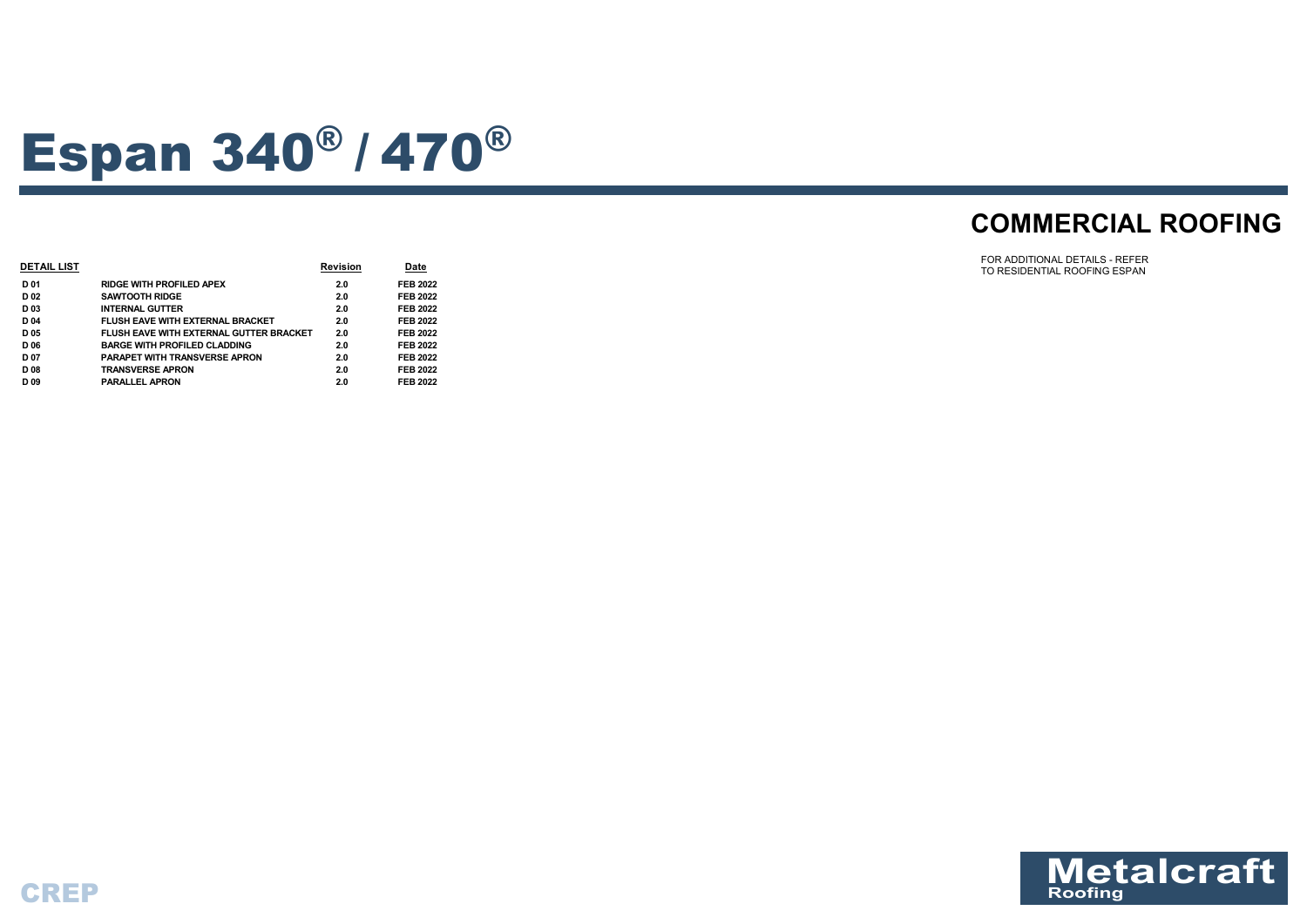

| <b>UTION</b> AS PER E2/ASI |                                                                                                    |                                                |  |
|----------------------------|----------------------------------------------------------------------------------------------------|------------------------------------------------|--|
|                            | <b>SITUATION 2</b>                                                                                 | <b>SITUATION 3</b>                             |  |
| IND ZONES.<br>١o           | 1. VERY HIGH WIND ZONE<br>2. LOW, MEDIUM AND HIGH WIND<br>ZONES WHERE ROOF PITCH $\leq 10^{\circ}$ | 1. ALL ROOF PITCHES IN EXTRA HIGH<br>WIND ZONE |  |
|                            | MIN. 200mm                                                                                         | MIN. 200mm                                     |  |
|                            | <b>MIN. 70mm</b>                                                                                   | MIN. 90mm                                      |  |

|               | <b>CATEGORY B</b>                                                                        |
|---------------|------------------------------------------------------------------------------------------|
|               | 1. EXPOSED (HIGHER RISK) & WIND LOAD EXCEEDS 1.5 kPa.<br>2. ROOF PITCH $<$ 10 $^{\circ}$ |
|               | MIN. 200mm                                                                               |
| E - SMOOTH)   | <b>MIN. 75mm</b><br>(VERTICALLY DOWN FACE - SMOOTH)<br>MIN. 100mm                        |
| E - PROFILED) | (VERTICALLY DOWN FACE - PROFILED)                                                        |

Reference CREP



Roofing<br>Roofing as a single for simplic of practice version 3.0/2019, E2 and all other relevant building codes<br>the espapority and all other relevant building codes<br>the supporting mechanisms are indicative of practice versi

**Espan 340<sup>®</sup> / 470<sup>®</sup>** 

2.0

# RIDGE WITH PROFILED APEX

**COMMERCIAL ROOFING**

**D01** 

Date FEB 2022 **Scale 1:2** Sheet

Scale **1** : 2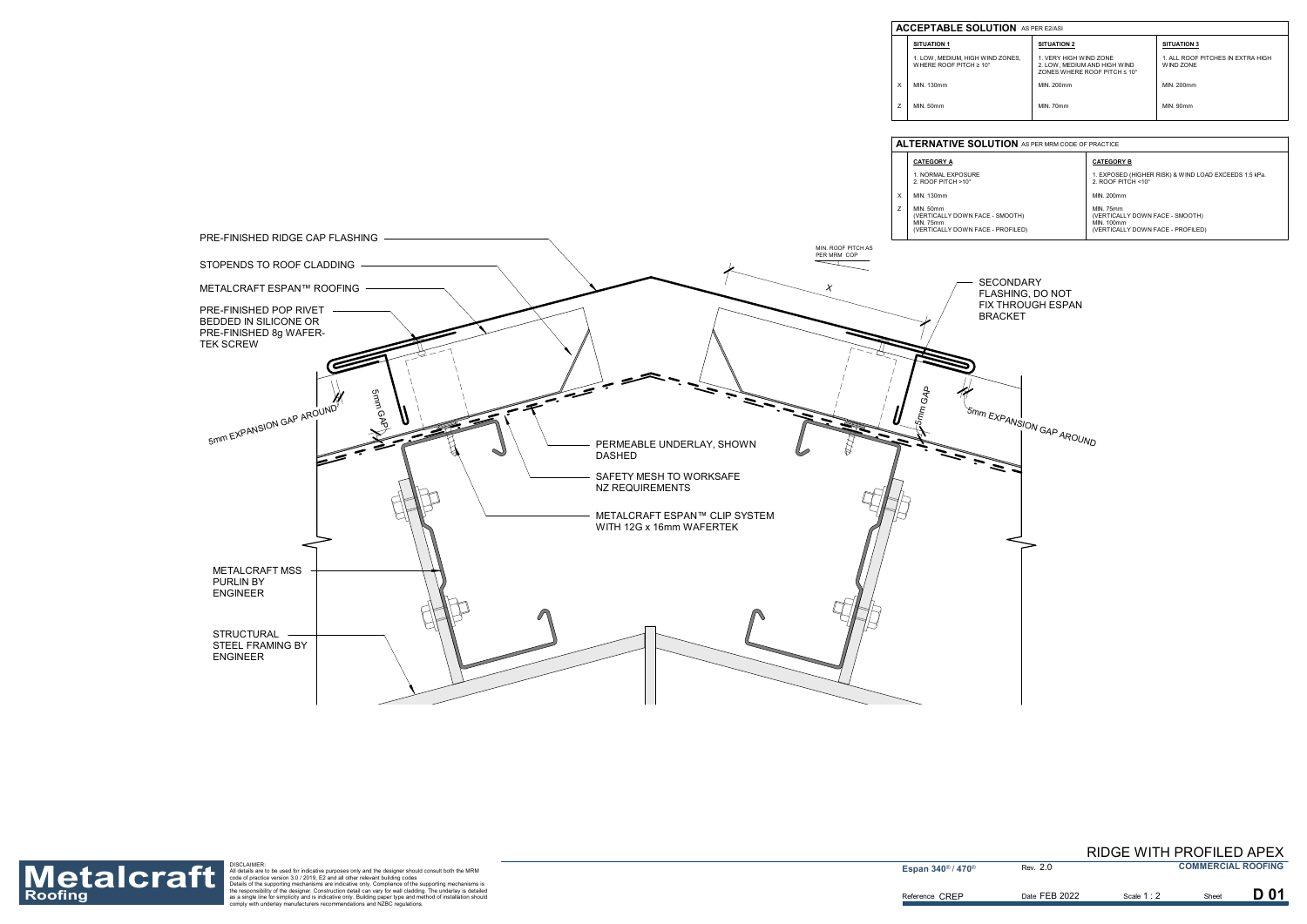| – PRF-FINISHFD POP RIVFT    |
|-----------------------------|
| BEDDED IN SILICONE OR PRE-  |
| FINISHED 8g WAFER-TEK SCREW |

- 
- PERMEABLE UNDERLAY, SHOWN DASHED
- SAFETY MESH TO WORKSAFE NZ REQUIREMENTS
- METALCRAFT ESPAN™ CLIP SYSTEM WITH 12G x 16mm WAFERTEK
- PRE-FINISHED SELF DRILLING/TAPPING SCREW WITH RUBBER WASHER FOR FIXING TOP OF ESPAN™ CLADDING

DASHED

**Espan 340<sup>®</sup> / 470<sup>®</sup>** 







## **ACCEPTABLE SOL**

**SITUATION 1** 1. LOW, MEDIUM, HIGH WIND ZONES, WHERE ROOF PITCH ≥ 10° MIN. 130mm

MIN. 50mm

| <b>UTION</b> AS PER E2/ASI |                                                                                                    |                                                |  |
|----------------------------|----------------------------------------------------------------------------------------------------|------------------------------------------------|--|
|                            | <b>SITUATION 2</b>                                                                                 | <b>SITUATION 3</b>                             |  |
| IND ZONES,<br>ገ°           | 1. VERY HIGH WIND ZONE<br>2. LOW. MEDIUM AND HIGH WIND<br>ZONES WHERE ROOF PITCH $\leq 10^{\circ}$ | 1. ALL ROOF PITCHES IN EXTRA HIGH<br>WIND ZONE |  |
|                            | MIN. 200mm                                                                                         | MIN. 200mm                                     |  |
|                            | MIN. 70mm                                                                                          | <b>MIN. 90mm</b>                               |  |

XZ

#### **ALTERNATIVE SOLUTION** AS PER MRM CODE OF PRACTICE

|               | <b>CATEGORY B</b>                                                           |  |
|---------------|-----------------------------------------------------------------------------|--|
|               | 1. EXPOSED (HIGHER RISK) & WIND LOAD EXCEEDS 1.5 kPa.<br>2. ROOF PITCH <10° |  |
|               | MIN. 200mm                                                                  |  |
| E - SMOOTH)   | <b>MIN. 75mm</b><br>(VERTICALLY DOWN FACE - SMOOTH)<br>MIN. 100mm           |  |
| E - PROFILED) | (VERTICALLY DOWN FACE - PROFILED)                                           |  |



Roofing<br>Roofing as a single for simplic the separation detail are to be used for indicative purposes only and the designer should consult both the MRM<br>
Materials are to be used for indicative purposes only and the designer

2.0

Date FEB 2022 **Scale 1:2** Sheet

Scale **1** : 2

D 02

SAWTOOTH RIDGE **COMMERCIAL ROOFING**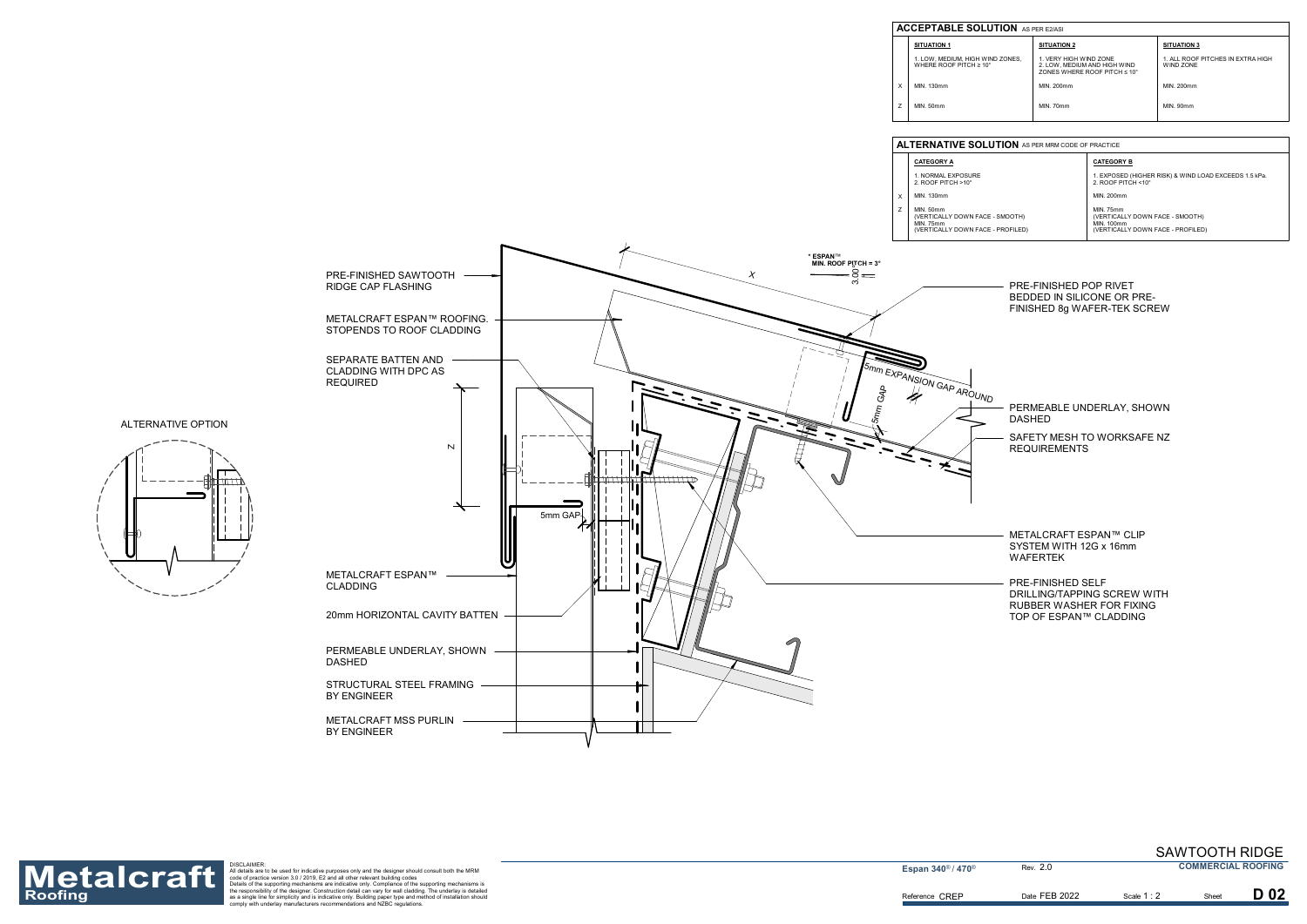



Roofing<br>Roofing as a single for simplic the separation detail are to be used for indicative purposes only and the designer should consult both the MRM<br>
Materials are to be used for indicative purposes only and the designer

2.0

Date FEB 2022 **Scale 1:2** Sheet

Scale **1** : 2

D 03

INTERNAL GUTTER **COMMERCIAL ROOFING**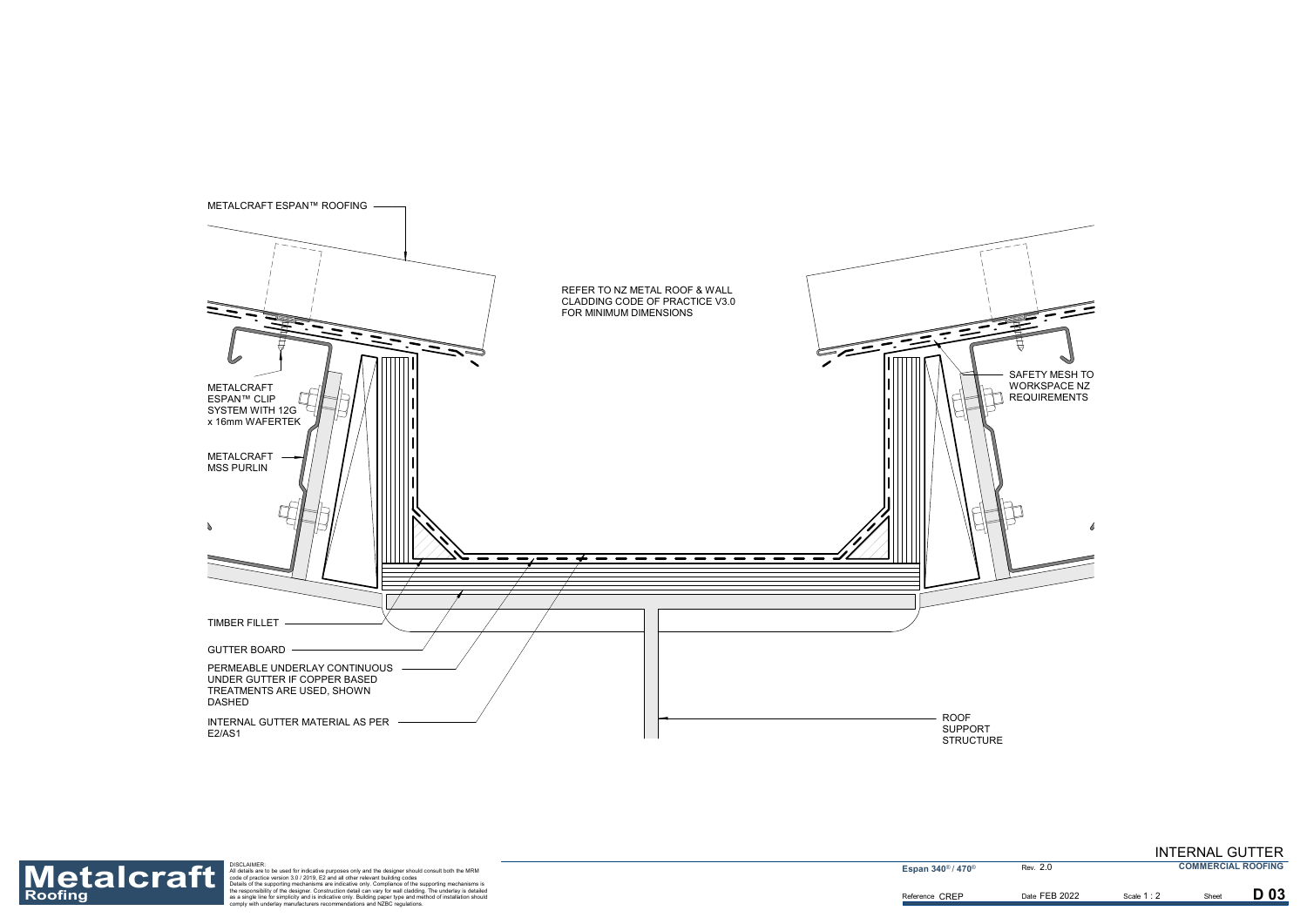

EAVE FLASHING IS ALWAYS REQUIRED

Reference CREP



Roofing<br>Roofing as a single for simplic the separation detail are to be used for indicative purposes only and the designer should consult both the MRM<br>
Materials are to be used for indicative purposes only and the designer

**Espan 340<sup>®</sup> / 470<sup>®</sup>** 

2.0

D 04

Date FEB 2022 **Scale 1:2** Sheet

Scale **1** : 2

### FLUSH EAVE WITH EXTERNAL BRACKET **COMMERCIAL ROOFING**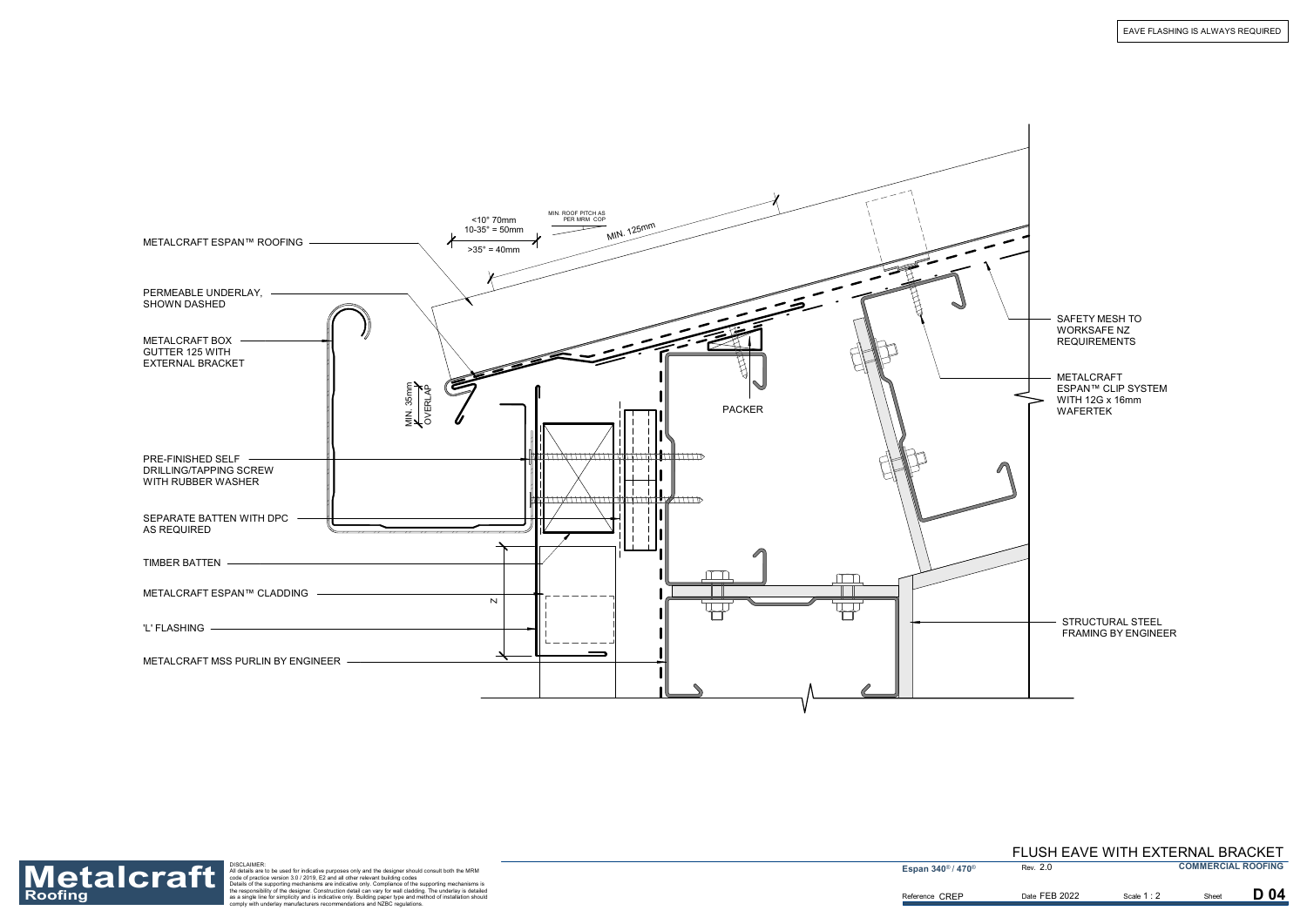|                                                                   |                                                                            | MIN. ROOF PITCH AS<br>PER MRM COP       |  |
|-------------------------------------------------------------------|----------------------------------------------------------------------------|-----------------------------------------|--|
| METALCRAFT ESPAN™ ROOFING                                         | $<$ 10 $^{\circ}$ = 70mm<br>$10-35^{\circ} = 50$ mm<br>$>35^\circ = 40$ mm | MIN. 125mm                              |  |
| PERMEABLE UNDERLAY, -<br>SHOWN DASHED                             |                                                                            |                                         |  |
| METALCRAFT BOX GUTTER<br>125 WITH EXTERNAL<br><b>BRACKET</b>      | MIN. 35mm<br>OVERLAP                                                       | <b>PACKER</b><br>,,,,,, <b>,,,,</b> ,,, |  |
| PRE-FINISHED SELF<br>DRILLING/TAPPING SCREW WITH<br>RUBBER WASHER |                                                                            | $\frac{1}{2}$<br>11D                    |  |
| SEPARATE BATTEN AND CLADDING<br>WITH DPC AS REQUIRED              |                                                                            |                                         |  |
| METALCRAFT ESPAN™ CLADDING                                        |                                                                            |                                         |  |
| METALCRAFT MSS PURLIN -<br>BY ENGINEER                            |                                                                            |                                         |  |



EAVE FLASHING IS ALWAYS REQUIRED

Reference CREP



Roofing<br>Roofing as a single for simplic the separation detail are to be used for indicative purposes only and the designer should consult both the MRM<br>
Materials are to be used for indicative purposes only and the designer

**Espan 340<sup>®</sup> / 470<sup>®</sup>** 

1 : 2

D 05

2.0 FLUSH EAVE WITH EXTERNAL GUTTER BRACKET **COMMERCIAL ROOFING**

Date FEB 2022 **Scale 1:2** Sheet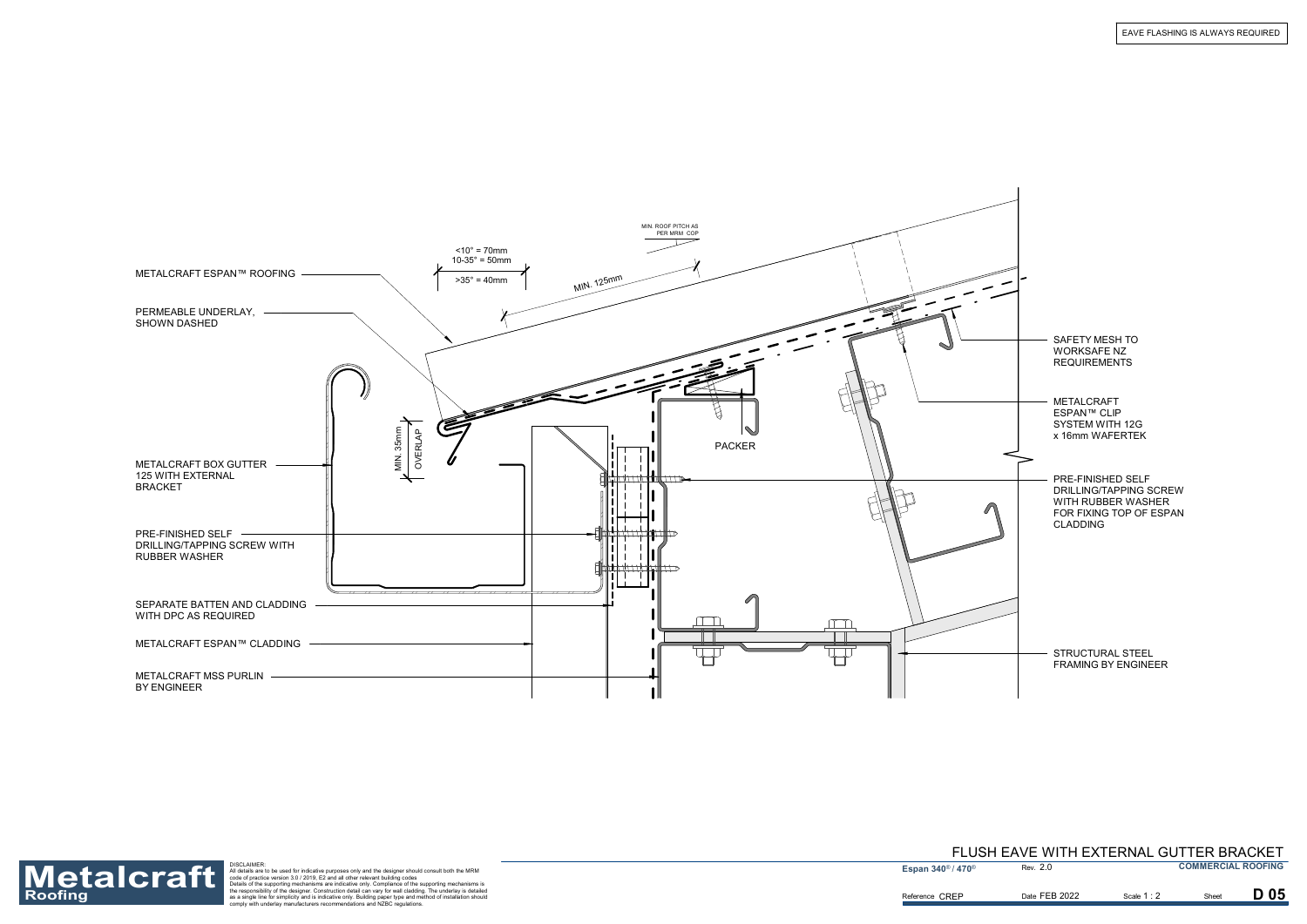FOLDED 'U' CHANNEL

BARGE BOARD



| <b>UTION</b> AS PER MRM CODE OF PRACTICE                              |                                                                             |  |
|-----------------------------------------------------------------------|-----------------------------------------------------------------------------|--|
| <b>CATEGORY B</b>                                                     |                                                                             |  |
|                                                                       | 1. EXPOSED (HIGHER RISK) & WIND LOAD EXCEEDS 1.5 kPa.<br>2. ROOF PITCH <10° |  |
| DOWN FACE - SMOOTH)                                                   | MIN. 75mm (VERTICALLY DOWN FACE - SMOOTH)                                   |  |
| MIN. 100mm (VERTICALLY DOWN FACE - PROFILED)<br>DOWN FACE - PROFILED) |                                                                             |  |

| <b>UTION</b> AS PER E2/ASI |                                                                                                                        |                                                            |  |  |
|----------------------------|------------------------------------------------------------------------------------------------------------------------|------------------------------------------------------------|--|--|
|                            | <b>SITUATION 2</b>                                                                                                     | <b>SITUATION 3</b>                                         |  |  |
| IND ZONES.<br>ገ°           | 1. ALL ROOF PITCHES IN VERY HIGH<br>WIND ZONE<br>2. LOW, MEDIUM, HIGH WIND ZONES<br>WHERE ROOF PITCH $\leq 10^{\circ}$ | 1. FOR ALL ROOF PITCHES IN EXTRA<br><b>HIGH WIND ZONES</b> |  |  |
|                            | <b>MIN. 70mm</b>                                                                                                       | <b>MIN. 90mm</b>                                           |  |  |
|                            |                                                                                                                        |                                                            |  |  |

Reference CREP



Roofing<br>Roofing as a single for simplic the separation detail are to be used for indicative purposes only and the designer should consult both the MRM<br>
Materials are to be used for indicative purposes only and the designer

**Espan 340<sup>®</sup> / 470<sup>®</sup>** 

2.0

# BARGE WITH PROFILED CLADDING

**COMMERCIAL ROOFING**

**D** 06

Date FEB 2022 **Scale 1:2** Sheet

Scale **1** : 2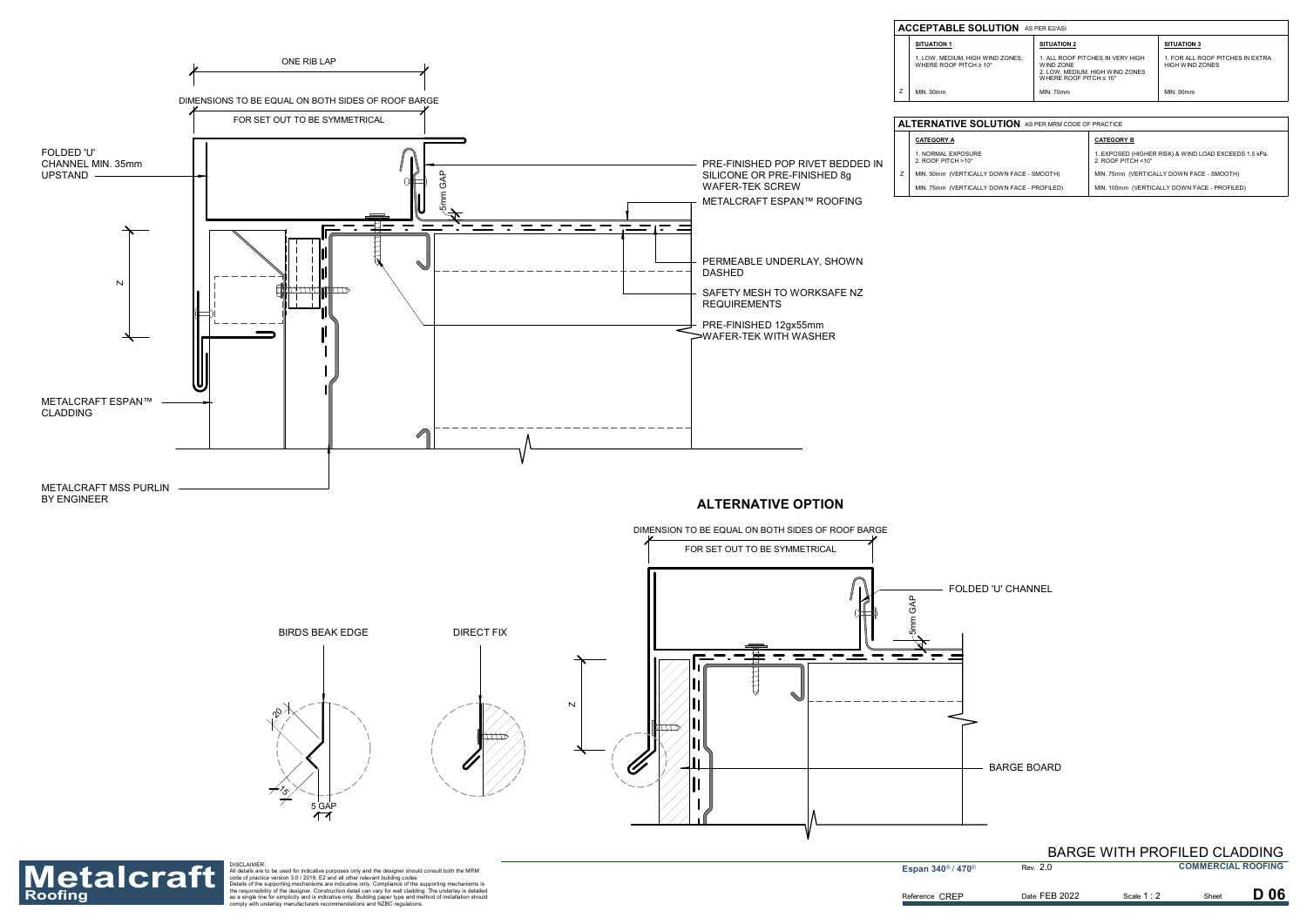

# **ALTERNATIVE OPTION**



| <b>ACCEPTABLE SOLUTION</b> AS PER E2/ASI |                                                                        |                                                                                                      |                                                |  |  |
|------------------------------------------|------------------------------------------------------------------------|------------------------------------------------------------------------------------------------------|------------------------------------------------|--|--|
|                                          | <b>SITUATION 1</b>                                                     | <b>SITUATION 2</b>                                                                                   | <b>SITUATION 3</b>                             |  |  |
|                                          | 1. LOW. MEDIUM. HIGH WIND ZONES.<br>WHERE ROOF PITCH $\geq 10^{\circ}$ | 1. VERY HIGH WIND ZONE<br>2. LOW. MEDIUM AND HIGH WIND<br>ZONES WHERE ROOF PITCHES $\leq 10^{\circ}$ | 1. ALL ROOF PITCHES IN EXTRA HIGH<br>WIND ZONE |  |  |
| G                                        | MIN. 35mm                                                              | MIN. 35mm                                                                                            | MIN. 35mm                                      |  |  |
| N                                        | <b>MIN. 75mm</b>                                                       | <b>MIN. 75mm</b>                                                                                     | <b>MIN. 75mm</b>                               |  |  |
|                                          | MIN. 130mm                                                             | MIN. 200mm                                                                                           | MIN. 200mm                                     |  |  |
|                                          | MIN. 50mm                                                              | MIN. 70mm                                                                                            | <b>MIN. 90mm</b>                               |  |  |

| <b>UTION</b> AS PER MRM CODE OF PRACTICE |                                                                                                                           |  |
|------------------------------------------|---------------------------------------------------------------------------------------------------------------------------|--|
|                                          | <b>CATEGORY B</b>                                                                                                         |  |
|                                          | 1. EXPOSED (HIGHER RISK) & WIND LOAD EXCEEDS 1.5 kPa.<br>2. ROOF PITCH <10°                                               |  |
|                                          | 25mm                                                                                                                      |  |
| imm<br>SMOOTH)<br>0mm<br>PROFILED)       | MIN. 75mm + HEM OR 100mm<br>(VERTICALLY UP FACE - SMOOTH)<br>MIN. 100mm + HEM OR 125mm<br>(VERTICALLY UP FACE - PROFILED) |  |
|                                          | MIN. 200mm                                                                                                                |  |
|                                          | <b>MIN. 75mm</b>                                                                                                          |  |
| <b>E-SMOOTH)</b>                         | (VERTICALLY DOWN FACE - SMOOTH)<br>MIN. 100mm                                                                             |  |
| <b>E-PROFILED)</b>                       | (VERTICALLY DOWN FACE - PROFILED)                                                                                         |  |

Reference CREP



Roofing<br>Roofing as a single for simplic the separation detail are to be used for indicative purposes only and the designer should consult both the MRM<br>
Materials are to be used for indicative purposes only and the designer

**Espan 340<sup>®</sup> / 470<sup>®</sup>** 

2.0 PARAPET WITH TRANSVERSE APRON **COMMERCIAL ROOFING**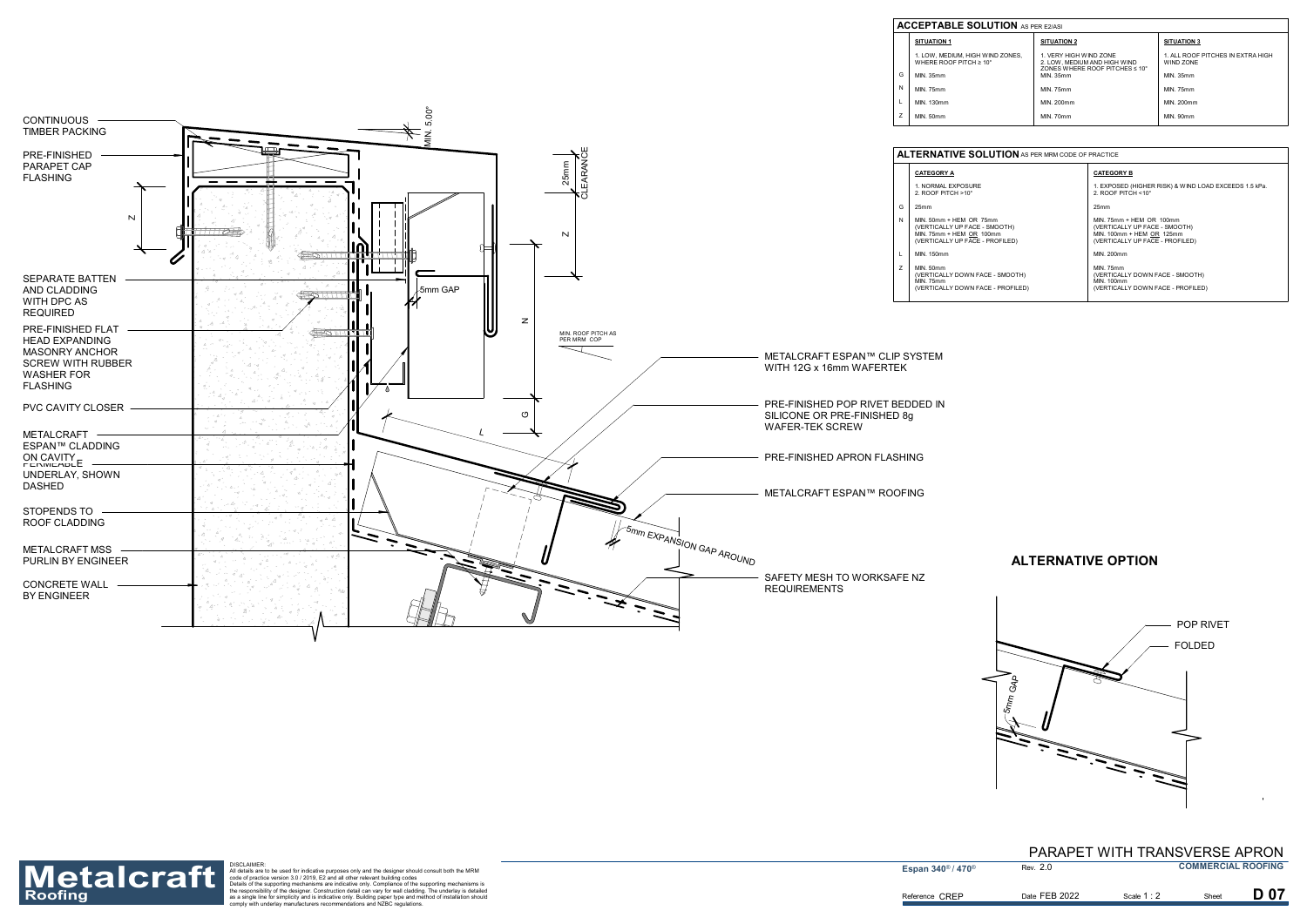

| <b>ACCEPTABLE SOLUTION</b> AS PER E2/ASI |                                                                        |                                                                                                     |                                             |  |  |
|------------------------------------------|------------------------------------------------------------------------|-----------------------------------------------------------------------------------------------------|---------------------------------------------|--|--|
|                                          | <b>SITUATION 1</b>                                                     | <b>SITUATION 2</b>                                                                                  | <b>SITUATION 3</b>                          |  |  |
|                                          | 1. LOW. MEDIUM. HIGH WIND ZONES.<br>WHERE ROOF PITCH $\geq 10^{\circ}$ | 1. VERY HIGH WIND ZONE<br>2. LOW. MEDIUM. AND HIGH WIND<br>ZONES WHERE ROOF PITCH $\leq 10^{\circ}$ | 1. ALL ROOF PITCHES EXTRA HIGH<br>WIND ZONE |  |  |
|                                          | MIN. 130mm                                                             | MIN. 200mm                                                                                          | MIN. 200mm                                  |  |  |
|                                          |                                                                        |                                                                                                     |                                             |  |  |

# **ALTERNATIVE OPTION**



| <b>ALTERNATIVE SOLUTION</b> AS PER MRM CODE OF PRACTICE |                                                   |                                                                                          |  |
|---------------------------------------------------------|---------------------------------------------------|------------------------------------------------------------------------------------------|--|
|                                                         | <b>CATEGORY A</b>                                 | <b>CATEGORY B</b>                                                                        |  |
|                                                         | 1. NORMAL EXPOSURE<br>2. ROOF PITCH $>10^{\circ}$ | 1. EXPOSED (HIGHER RISK) & WIND LOAD EXCEEDS 1.5 kPa.<br>2. ROOF PITCH $<$ 10 $^{\circ}$ |  |
|                                                         | MIN. 150mm                                        | MIN. 200mm                                                                               |  |



Roofing<br>Roofing as a single for simplic the separation detail are to be used for indicative purposes only and the designer should consult both the MRM<br>
Materials are to be used for indicative purposes only and the designer

2.0

**D08** 

Scale 1 : 2

TRANSVERSE APRON **COMMERCIAL ROOFING**